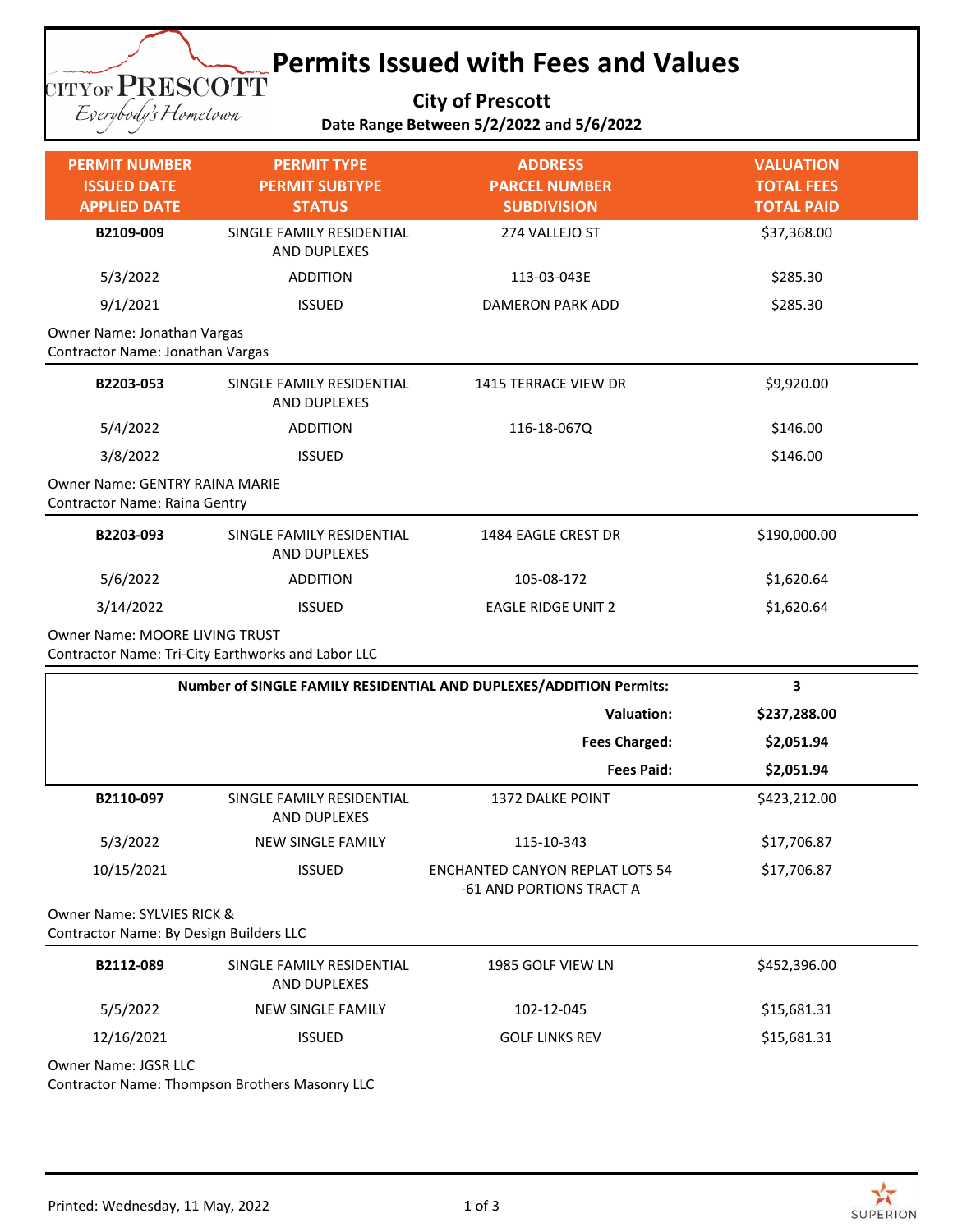## **Permits Issued with Fees and Values**

**City of Prescott Date Range Between 5/2/2022 and 5/6/2022**

| Number of SINGLE FAMILY RESIDENTIAL AND DUPLEXES/NEW SINGLE FAMILY Permits:  |                                                       |                                           | $\mathbf{2}$ |  |
|------------------------------------------------------------------------------|-------------------------------------------------------|-------------------------------------------|--------------|--|
|                                                                              |                                                       | <b>Valuation:</b>                         | \$875,608.00 |  |
|                                                                              |                                                       | <b>Fees Charged:</b>                      | \$33,388.18  |  |
|                                                                              |                                                       | <b>Fees Paid:</b>                         | \$33,388.18  |  |
| B2203-199                                                                    | SINGLE FAMILY RESIDENTIAL<br>AND DUPLEXES             | 331 RIM TRL                               | \$40,002.40  |  |
| 5/5/2022                                                                     | REMODEL                                               | 109-16-054                                | \$467.26     |  |
| 3/30/2022                                                                    | <b>ISSUED</b>                                         | SUMMIT POINTE BY CRYSTAL CREEK<br>AMENDED | \$467.26     |  |
| <b>Contractor Name: Moloney Construction LLC</b>                             | Owner Name: GRAZIO JOSEPH J & MARTHA E RS             |                                           |              |  |
| B2204-149                                                                    | SINGLE FAMILY RESIDENTIAL<br>AND DUPLEXES             | 709 FREDERICK LN                          | \$500.00     |  |
| 5/6/2022                                                                     | REMODEL                                               | 116-09-046                                | \$146.00     |  |
| 4/25/2022                                                                    | <b>ISSUED</b>                                         | <b>PINON PARK</b>                         | \$146.00     |  |
| Owner Name: SCHUTT EVELYN                                                    | <b>Contractor Name: Cavalier Construction Company</b> |                                           |              |  |
| B2204-171                                                                    | SINGLE FAMILY RESIDENTIAL<br>AND DUPLEXES             | 1357 COYOTE RD                            | \$26,166.00  |  |
| 5/5/2022                                                                     | REMODEL                                               | 107-12-258                                | \$174.22     |  |
| 4/28/2022                                                                    | <b>ISSUED</b>                                         | HIDDEN VALLEY RANCH PHASE 4               | \$174.22     |  |
| Owner Name: ZAPUT KEVIN & SHEILA JT<br>Contractor Name: Home Depot U S A Inc |                                                       |                                           |              |  |
| B2204-173                                                                    | SINGLE FAMILY RESIDENTIAL<br>AND DUPLEXES             | 1121 OVERSTREET DR                        | \$15,342.00  |  |
| 5/5/2022                                                                     | REMODEL                                               | 114-06-080                                | \$124.90     |  |
| 4/28/2022                                                                    | <b>ISSUED</b>                                         | <b>GREEN MANOR HEIGHTS</b>                | \$124.90     |  |
| Owner Name: FIORE ANDREW &<br>Contractor Name: Home Depot U S A Inc          |                                                       |                                           |              |  |
| Number of SINGLE FAMILY RESIDENTIAL AND DUPLEXES/REMODEL Permits:            |                                                       |                                           | 4            |  |
|                                                                              |                                                       | <b>Valuation:</b>                         | \$82,010.40  |  |
|                                                                              |                                                       | <b>Fees Charged:</b>                      | \$912.38     |  |
|                                                                              |                                                       | <b>Fees Paid:</b>                         | \$912.38     |  |

**TITYOF PRESCOTT** Eserybody's Hometown

> **B2204-125** SINGLE FAMILY RESIDENTIAL AND DUPLEXES